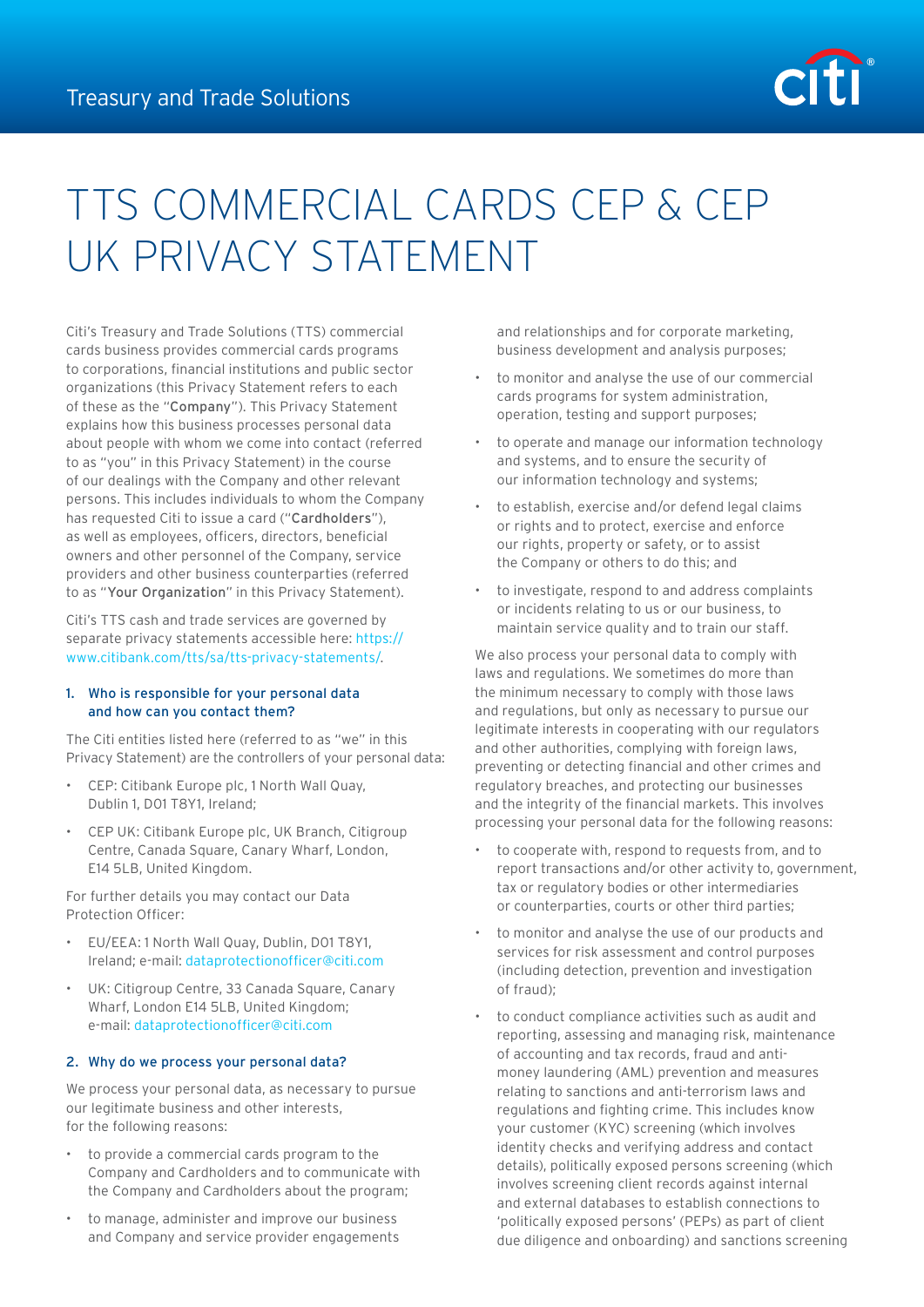(which involves the screening of clients and their representatives against published sanctions lists); and

• to record and/or monitor telephone conversations so as to maintain service quality and security, for staff training and fraud monitoring and to deal with complaints, disputes and potential and/or actual criminal activity. To the extent permitted by law, these recordings are our sole property.

In most cases, we do not rely on consent as the legal basis for processing your personal data. If we do rely on your consent, we will make this clear to you at the time we ask for your consent.

In some cases, our legal basis may be that the processing is necessary for the performance of a task carried out in the substantial public interest on the basis of law (eg, the prevention and detection of crime).

If you do not provide information that we request, we may not be able to provide (or continue providing) relevant products or services to, or to otherwise do business with, you or Your Organization.

We do not process your personal data for direct marketing purposes.

## 3. Services alerts

Cardholders will automatically receive service update alerts from us by post or email where contact details have been provided to us by the Company. You will be able to opt in to receive such alerts by SMS and to receive other alerts by email by registering with CitiManager, which is a service that allows you to access and view your card statements online. Please note that, if you register for such SMS alerts, then your telecoms provider may charge you to receive such alerts if you travel abroad; we are not responsible for any such charges. If you wish to change the alerts that you receive, please do so through CitiManager or call Customer Services on the number on the back of your card.

## 4. Where does Citi obtain your personal data?

We process personal data that you provide to us directly or that we learn about you from your use of our systems and applications and from our communications and other dealings with you and/or Your Organization. Your Organization and other organisations may also give us some personal data about you, including as set out below:

- from Your Organization: your date of birth, nationality, title and employee ID, job description, contact details such as your business email address, home and/or business address and telephone number and other information required for KYC, AML and/ or sanctions checking purposes (eg, a copy of your passport or a specimen of your signature);
- from public sources: information collected from international sanctions lists, publically available websites, databases and other public data sources;
- from the Company and its program administrators: in the case of a Cardholder, the individuals who

administer the commercial cards program on behalf of the Company, and/or the Company itself, may provide personal data relating to you, and submit change of personal data requests made by you on your behalf, to us, whether through use of an electronic card management and reporting system or otherwise. Such requests may be to update any of the information about you or your account set out in your application form, such as your name, address and email address. We may contact your manager or your program administrator about you and your account; and

from merchants: in the case of a Cardholder, merchants which accept our commercial cards and accounts will transfer information to the relevant bank card association and to us about any transactions that you make with them using your card or account.

In general we do not process biometric data. However, from time-to-time, we may process biometric data about you that we learn from your interaction with our systems and applications. For example, in order to prevent and detect fraud, we may collect and process data about your mouse speed and movements, your keystroke rhythm or your keyboard usage characteristics, in each case in order to verify your identity. We will always provide you with additional explanatory information and any additional required disclosures if we collect and otherwise process your biometric data.

You may be able to log into or otherwise interact with our systems and applications by using biometric technology on your eligible mobile device. Such biometric authentication is a digital authentication method that utilizes your unique biometric data (eg, fingerprint or facial characteristics) and the built-in biometric technology on your eligible mobile device. Your biometric data remains on your eligible mobile device and is not transferred to us when this authentication method is used.

## 5. To whom do we disclose your personal data?

We disclose your personal data, for the reasons set out in Section 2 above, as follows:

- to Your Organization and, if different, your employer or other members of the same group of companies, in connection with the commercial cards program that we provide to them, or otherwise in connection with our dealings with them, and authorized third parties, including, if you are a Cardholder, disclosure to program administrators and other individuals who are authorized by your Company about charges made and fees applied to your card or account, the status of your account and other data relating to your card and account, whether through use of an electronic card management and reporting system or otherwise, for the purpose of expense and travel management and administration;
- to other Citi entities (this includes the entities referenced at [http://www.citigroup.com/citi/](http://www.citigroup.com/citi/about/countrypresence/) [about/countrypresence/](http://www.citigroup.com/citi/about/countrypresence/)) for the purpose of managing Citi's Company, service provider and